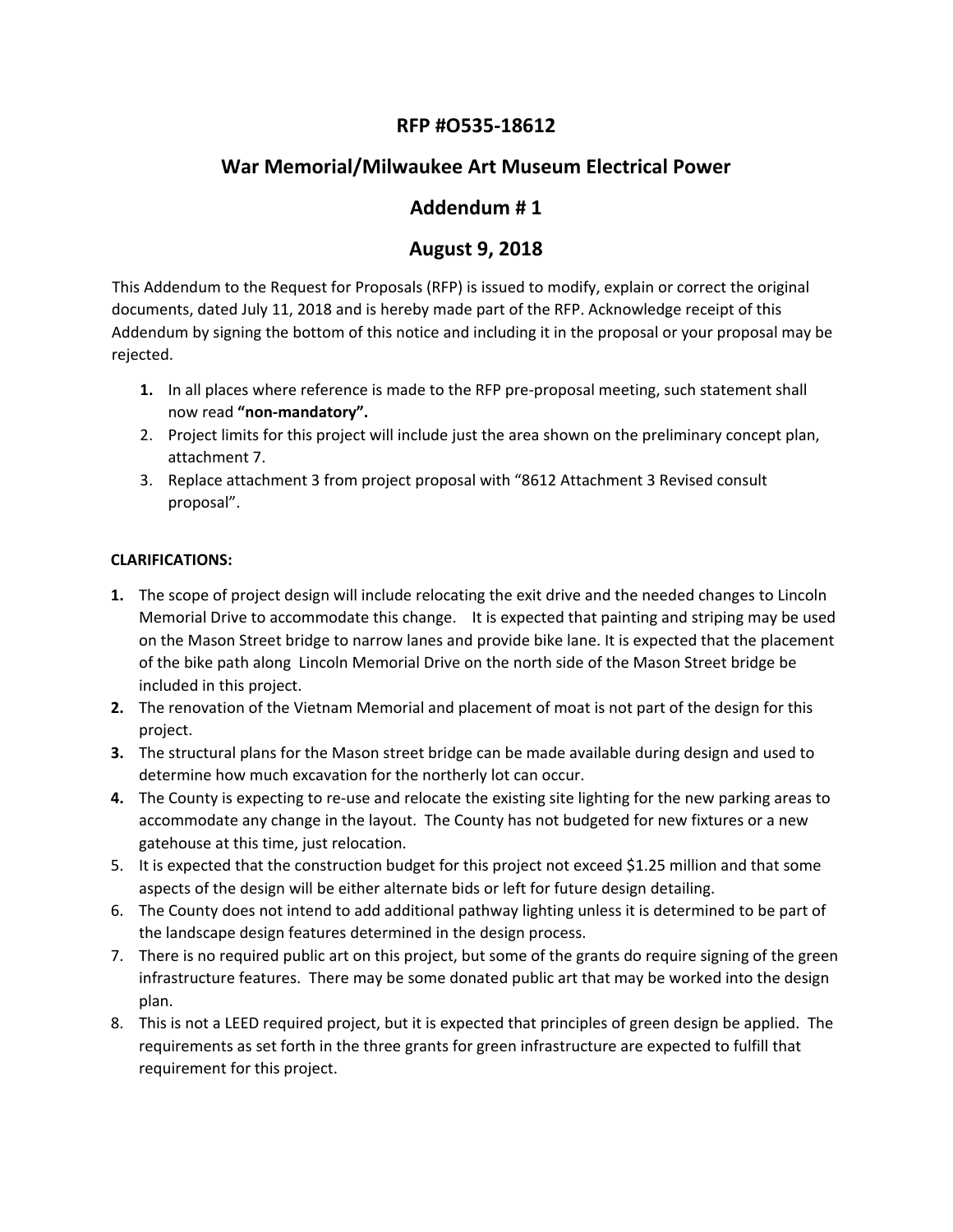- 9. The Preliminary site concept does not have approval by the stakeholders aside from the War Memorial Center. The first step of the design process would be to convene with the public and stakeholders to get feedback on the design and other proposed ideas for the site.
- 10. The scope of this project does not include traffic counts nor projections for either this entrance, exit or along Lincoln Memorial Drive. We will work with the County's Transportation Department to get approval for the changes on LMD. There will be no signals or controls added to the intersection other than signage and striping.
- 11. The crash history of this area of Lincoln Memorial Drive has already been reviewed and did not show any significant patterns for accidents, nor any potential for special funding based on safety.

### **Attachments:**

### **8612 Attachment 3 revised**

**Pre‐proposal Attendance list.**

I hereby acknowledge receipt of Addendum # 1 to the WMC North Parking Lot Design RFP (RFP # O535‐ 18612).

Signature

Printed Name

Company Name

Date

L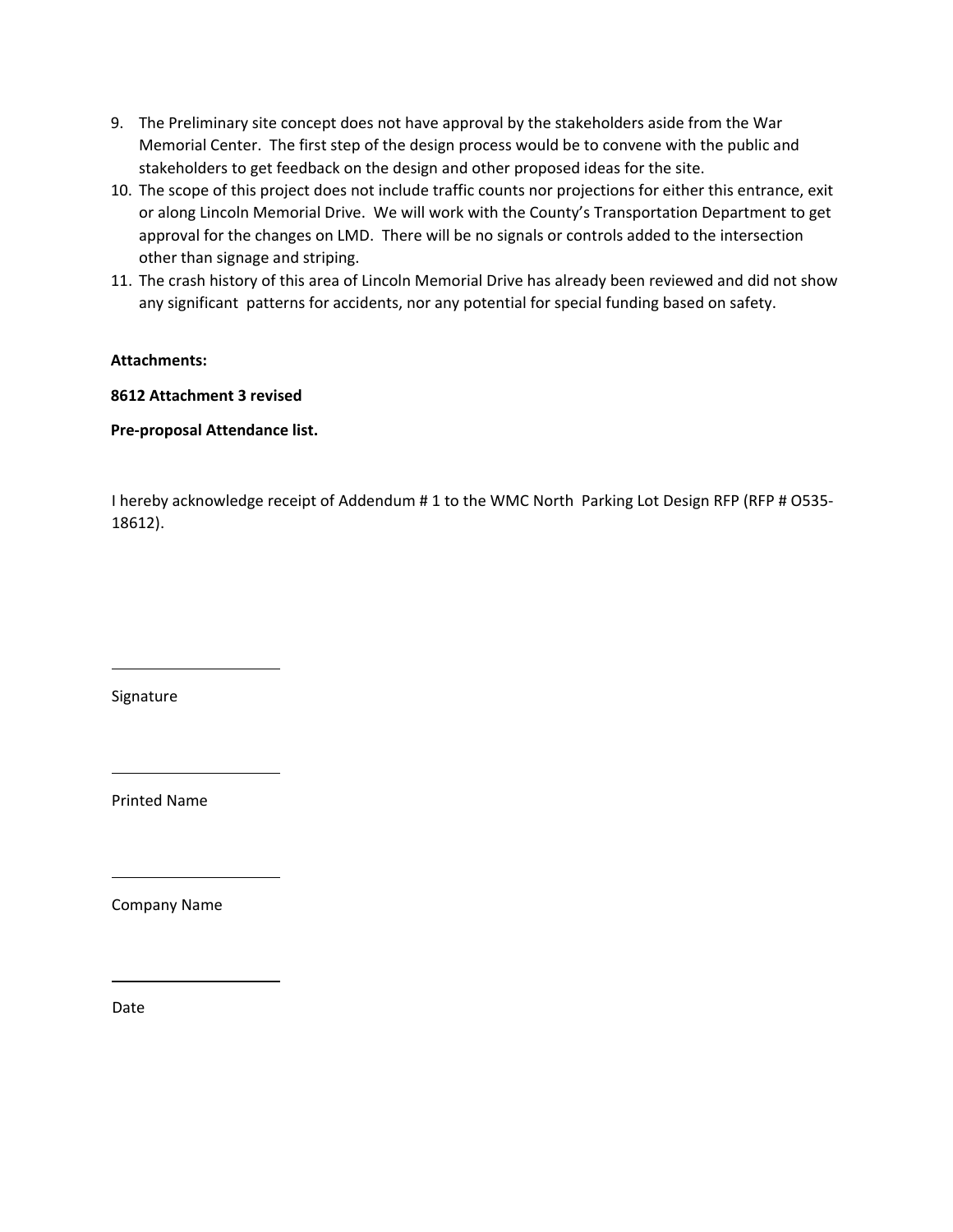# ATTACHMENT 3

# CONSULTANT PROPOSAL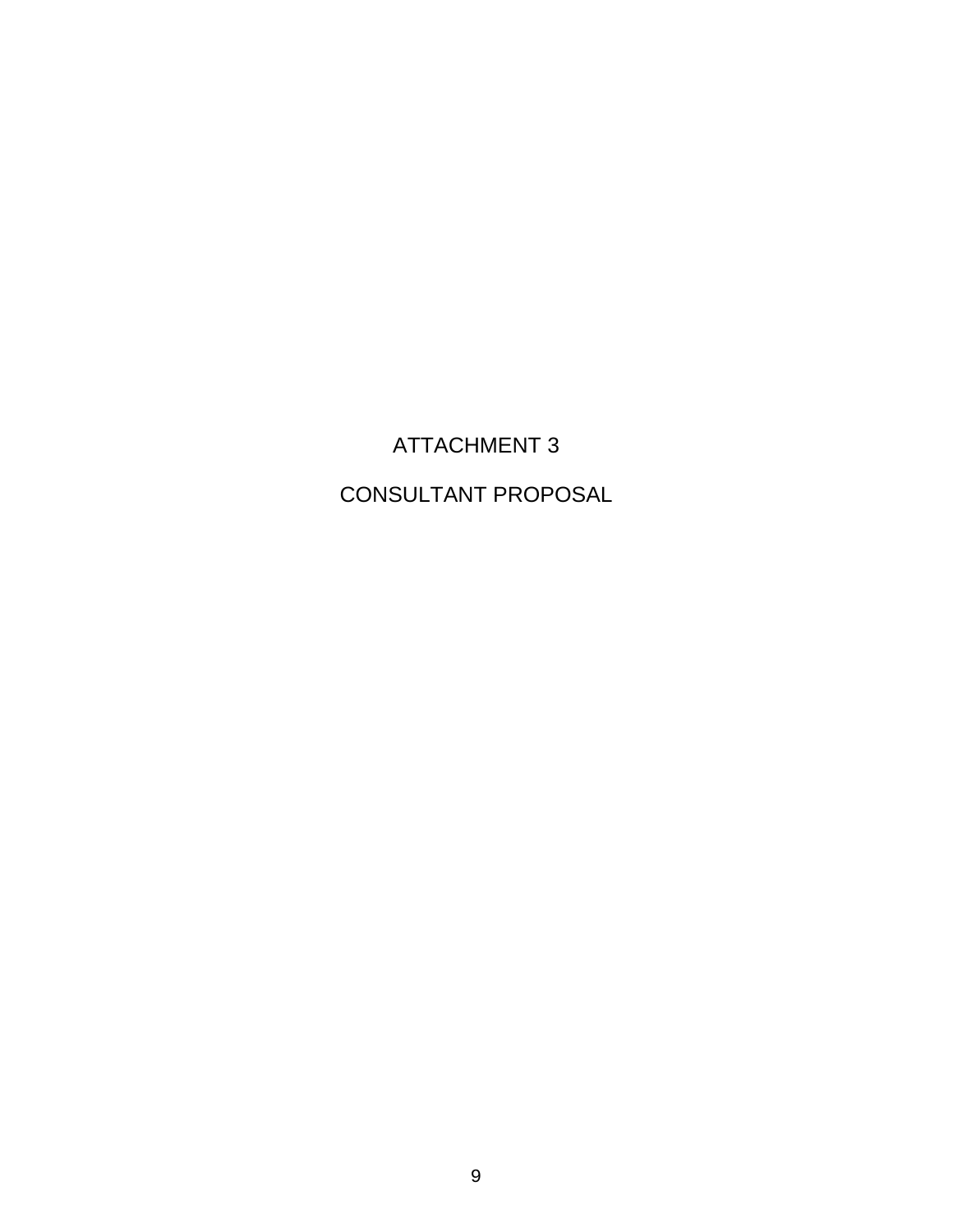### MILWAUKEE COUNTY DEPARTMENT OF ADMINISTRATIVE SERVICES – FACILITIES MANAGEMENT ARCHITECTURE, ENGINEERING & ENVIRONMENTAL SERVICES DIVISION

#### PROJECT:

### **WMC/MAM – North Parking Lot Design Project No.: O535-18612**

#### CONSULTANT PROPOSAL

|      | CONSULTANT PROPOSAL                                                                                                   |  |
|------|-----------------------------------------------------------------------------------------------------------------------|--|
| Τ.   | <b>BASIC SERVICES</b> (Include services of all needed subconsultants)<br>LUMP SUM fee:<br>$\frac{1}{2}$               |  |
|      |                                                                                                                       |  |
| II.  | REIMBURSABLE EXPENSES<br>ACTUAL COST: \$ __________________________                                                   |  |
|      | <u> 1989 - Johann Stoff, amerikansk politiker (d. 1989)</u>                                                           |  |
| III. | <b>CONSTRUCTION SERVICES</b> (Include services of all needed subconsultants)                                          |  |
|      | ACTUAL COST - "NOT TO EXCEED" fee:                                                                                    |  |
|      | <u> 1980 - Johann Stein, marwolaethau a bhann an t-Albann an t-Albann an t-Albann an t-Albann an t-Albann an t-Al</u> |  |
| IV.  | PRINCIPAL IN CHARGE                                                                                                   |  |
|      | Name of Principal ______________________________                                                                      |  |
|      | Architect or Engineer's Registration No. in Wisconsin ___________________________                                     |  |
|      |                                                                                                                       |  |
|      |                                                                                                                       |  |
|      | Participation of Targeted Business Enterprises (TBE) is 17% for this project.                                         |  |

Firm Name \_\_\_\_\_\_\_\_\_\_\_\_\_\_\_\_\_\_\_\_\_\_\_\_\_\_\_\_\_\_\_\_\_\_\_ Authorized Signature \_\_\_\_\_\_\_\_\_\_\_\_\_\_\_\_\_\_\_\_\_\_\_\_\_\_\_\_\_\_\_\_\_\_\_ Title \_\_\_\_\_\_\_\_\_\_\_\_\_\_\_\_\_\_\_\_\_\_\_\_\_\_\_\_\_\_\_\_\_\_\_\_ Date